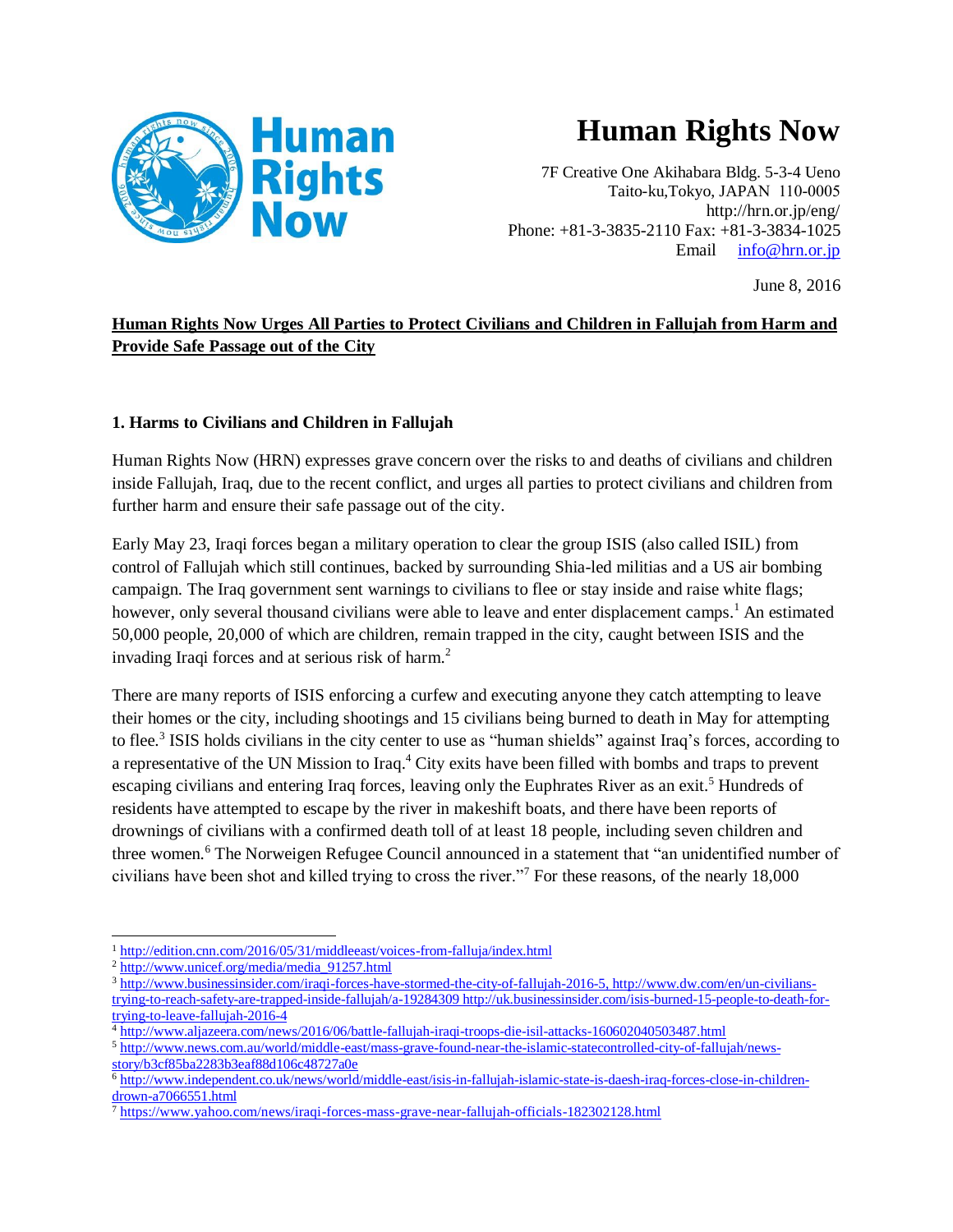civilians that have reached displacement camps since May 23, most are from outside or the outskirts of the city, according to a UNHCR spokesperson; only a "handful" are from inside the city.<sup>8</sup>

As for conditions in the city, according to two UNHCR officers, "The fleeing families were traumatised, distraught and looked pale."<sup>9</sup> Peter Hawkins, UNICEF representative in Iraq, warned in a June 1 statement that remaining civilians faced a dire humanitarian situation, calling on all parties to "protect children inside Fallujah" and "provide safe passage to those wishing to leave the city."<sup>10</sup> He particularly warned that "children face the risk of forced recruitment into the fighting" inside Fallujah and "separation from their families" if they manage to leave.<sup>11</sup> The UNHCR chief in Iraq, Bruno Geddo, described the condition of children in Fallujah as "very, very traumatized. They see that their parents are in panic and by the bombing and by this deep seated fear. Children are more deeply affected than adults."<sup>12</sup>

Conditions for civilians inside the city are dire.<sup>13</sup> No aid has been able to enter the city since September 2015, and since December 2015 there has been a siege of Fallujah, closing it to supplies altogether, and fighting since May 23 has only closed it further.<sup>14</sup> Residents have reported an absence of medicines and staple food like rice for the last 4-5 months.<sup>15</sup> Fresh food, clean water, and medicine are scarce to nonexistent. According to Bruno Geddo, UNHCR's representative for Iraq, the prices of food, medicine, and fuel have skyrocketed, making them unaffordable to most people.<sup>16</sup> This leaves residents to eat animal feed and rotten dates and drink dirty canal water containing animal carcasses and raising fears of a cholera outbreak, according to aid groups and the UN Mission to Iraq.<sup>17</sup> Doctors have been reported resorting to amputations for serious injuries instead of painkillers due to a lack of anesthetics;<sup>18</sup> and there have been reports of families starving to death due to a lack of food.<sup>19</sup> Even families entering internationally-ran camps face shortages of food, water, and medicine after exiting, as the presence of the Iraq army, PMFs, and active conflict slow entry of humanitarian supplies.<sup>20</sup>

Civilians in Fallujah are also being killed by the conflict, including by the fighting, bombings, hundreds being enclosed in the city center as "human shields",<sup>21</sup> and increasing executions by ISIS, particularly of older boys (many still children) if they refuse to fight for them, leading people to stay inside at all times.<sup>22</sup> UNHCR's last report of civilian casualties inside the city center included seven members of one family on 28 May.<sup>23</sup> More broadly, the UN Mission to Iraq reported at least 867 Iraqi deaths in May, including 468 civilians, and 1,459 injuries, a number which will increase in June with the invasion of Fallujah. Recently,

l <sup>8</sup> [www.sbs.com.au/news/article/2016/05/31/uses-human-shields-fallujah-unhcr,](http://www.sbs.com.au/news/article/2016/05/31/uses-human-shields-fallujah-unhcr) Id.

<sup>9</sup> <http://www.aljazeera.com/news/2016/06/iraqis-drown-fleeing-fallujah-160605082746287.html>

<sup>10</sup> UNICEF, supra, n. 2.

 $^{11}$  [Id.](http://www.unicef.org/media/media_91257.html)

 $\frac{12 \text{ http://www.dw.com/en/unhcrs-bruno-geddo-in-iraq-falluiah-is-frightening/a-19294514}}{12 \text{ http://www.dw.com/en/unhcrs-bruno-geddo-in-iraq-falluiah-is-frightening/a-19294514}}$ 

 $^{13}$   $\overline{Id}$ .

<sup>&</sup>lt;sup>14</sup> Al Jazeera, supra, n.9.

<sup>15</sup> CNN, supra, n. 1.

<sup>16</sup> <http://www.aljazeera.com/news/2016/05/fallujah-iraqi-forces-face-tough-isil-resistance-160531130354691.html>

<sup>17</sup> Al Jazeera, supra, n.4. Al Jazeera, supra, n.9. CNN, supra, n. 1.

<sup>18</sup> CNN, supra, n.1.

<sup>19</sup> <http://www.aljazeera.com/news/2016/05/fallujah-iraqi-forces-face-tough-isil-resistance-160531130354691.html>

<sup>&</sup>lt;sup>20</sup> [www.nytimes.com/2016/06/07/world/middleeast/iraqis-who-flee-falluja-find-hardship-and-hunger.html](http://www.nytimes.com/2016/06/07/world/middleeast/iraqis-who-flee-falluja-find-hardship-and-hunger.html)

<sup>&</sup>lt;sup>21</sup> [www.sbs.com.au/news/article/2016/05/31/uses-human-shields-fallujah-unhcr](http://www.sbs.com.au/news/article/2016/05/31/uses-human-shields-fallujah-unhcr)

<sup>&</sup>lt;sup>22</sup> <http://www.theguardian.com/world/2016/may/30/iraqi-forces-enter-fallujah-in-attempt-to-drive-out-islamic-state>

<sup>&</sup>lt;sup>23</sup> <http://www.un.org/apps/news/story.asp?NewsID=54093#.V1Tlwr6T7nc>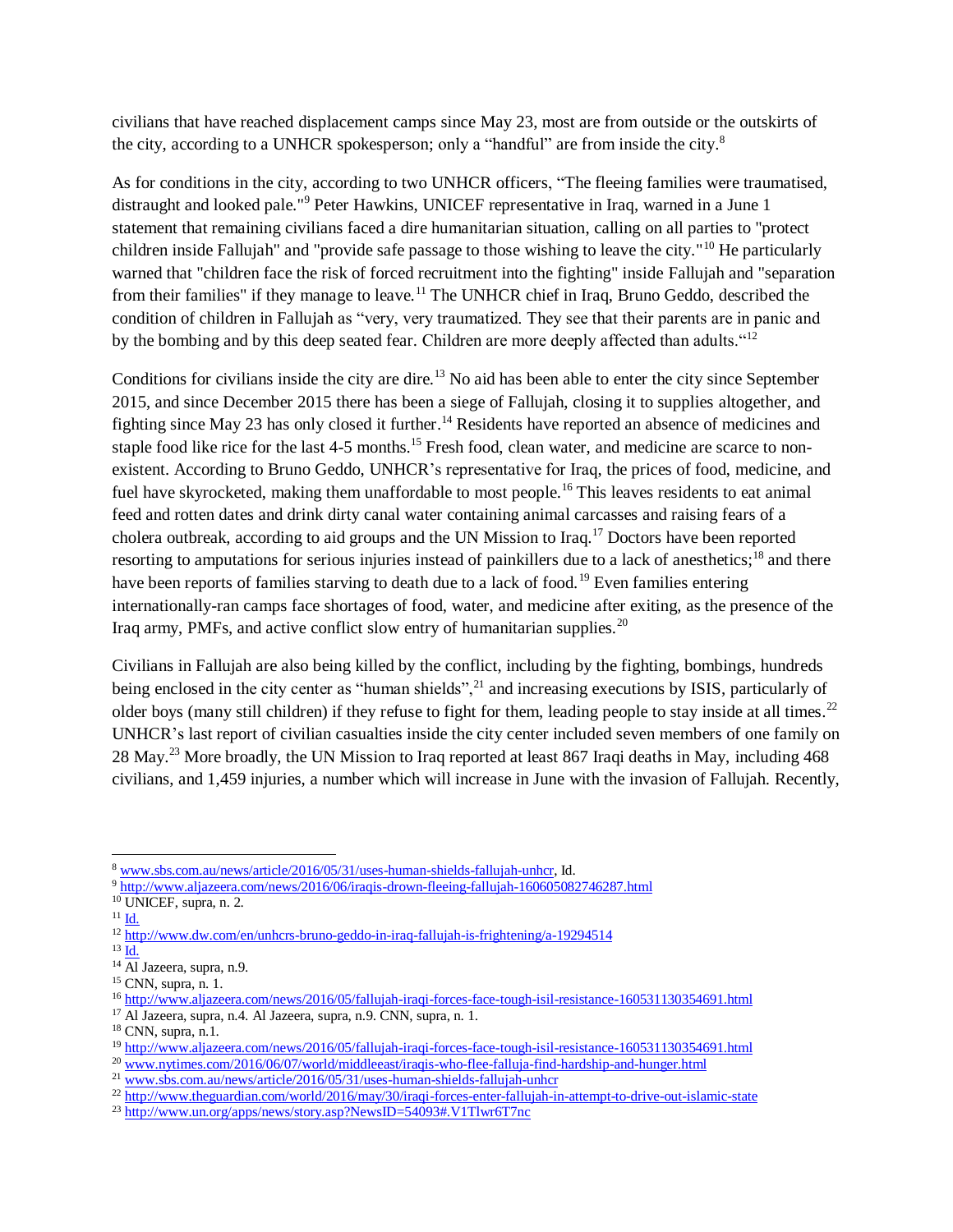in Saqlawiyah northwest of Fallujah, a mass burial site was discovered containing around 400 bodies of soldiers and civilians executed by ISIS in 2014-2015.<sup>24</sup>

#### **2. Sectarian Concerns**

A complicating factor to the humanitarian situation in Fallujah is the background of sectarianism in the conflict. It is important to not only get civilians and children out of Fallujah, but ensure their safety after exiting and address the underlying issues of sectarian distrust and fear to end the cycle of violence perpetually leading Fallujah to conflict since the 2003 Iraq War and threatening them in the future.

Fullujah and its surrounding areas are largely Sunni and in 2013-14 were the center of discontent and protests against the Shia-led Iraq government. Former Prime Minister Nouri al-Maliki cracked down on the protests with force, facilitating the rise of Sunni ISIS and its control over the city. In the campaign to clear areas of Iraq from ISIS control, Shia "Popular Mobilization Force" militias (PMFs) have played a leading role, and they have been leading operations clearing areas surrounding Fallujah of ISIS and enforcing the siege of the city since December  $2015<sup>25</sup>$  Some PMFs have used violent language in videos calling for an ethnic cleansing of the "cancer" or "tumour" of Sunni in Fallujah.<sup>26</sup> They are also known to have committed revenge killings and other abuses against Sunni populations liberated from ISIS.<sup>27</sup> Thus, while many Sunni residents in Fallujah are against ISIS, they are also still distrustful of PMFs and the Iraq government.

Sunni civilian residents are particularly concerned about their safety from surrounding PMFs if they leave the city.<sup>28</sup> Under US pressure, Iraq Prime Minister Haider al-Abadi promised that PMFs will not enter Fallujah and only stay in outer regions to avoid retaliatory killings. However, there have been reports that PMFs may join the conflict anyway—one PMF leader announced "No one can stop us from going there."<sup>29</sup> And already there are reports that PMFs are detaining over 600 liberated Sunni civilian men for "screening" from surrounding areas such as Saqlawiyah, with those released showing signs of torture and reporting torture and killings by the PMFs. $^{30}$ 

In response to allegations of abuses by Iraq security forces and PMFs in the Fallujah operation, on 5 June Iraq Prime Minister Haider al-Abadi ordered the creation of a human rights committee to examine "any violation to the instructions on the protection of civilians" by all forces in the operation, with "strict orders" for prosecutions if abuses occur.<sup>31</sup> A further statement by Parliament members expressed concern

<sup>26</sup> Id.

l

<sup>30</sup> FRBIU, [www.youtube.com/watch?v=NdXCaePnK64;](http://www.youtube.com/watch?v=NdXCaePnK64) [http://www.bbc.com/news/world-middle-east-36458954;](http://www.bbc.com/news/world-middle-east-36458954) [http://dailycaller.com/2016/06/06/experts-worst-fears-seem-to-be-coming-true-in-fallujah/;](http://dailycaller.com/2016/06/06/experts-worst-fears-seem-to-be-coming-true-in-fallujah/) [http://www.theaustralian.com.au/news/world/the-times/fallulah-civilians-killed-by-islamic-state-or-tortured-by-shia-](http://www.theaustralian.com.au/news/world/the-times/fallulah-civilians-killed-by-islamic-state-or-tortured-by-shia-militias/news-story/ae144381f20a25240249e5a94e9a271f)

[militias/news-story/ae144381f20a25240249e5a94e9a271f;](http://www.theaustralian.com.au/news/world/the-times/fallulah-civilians-killed-by-islamic-state-or-tortured-by-shia-militias/news-story/ae144381f20a25240249e5a94e9a271f) [http://www.live-news24.com/world-news/middle-east/7730/Fallujah](http://www.live-news24.com/world-news/middle-east/7730/Fallujah-fight-heats-up-Human-rights-violations-increases)[fight-heats-up-Human-rights-violations-increases.](http://www.live-news24.com/world-news/middle-east/7730/Fallujah-fight-heats-up-Human-rights-violations-increases)

 $24$  Yahoo, supra, n.7.

<sup>25</sup> Guardian, supra, n.22.

<sup>&</sup>lt;sup>27</sup> <http://www.thenational.ae/world/middle-east/why-winning-back-fallujah-will-take-more-than-beating-isil>

<sup>&</sup>lt;sup>28</sup> According to one Fallujah resident, Ibrahim al-Jumaili, "Families in Fallujah are scared because they believe that the Shiite militias are going to enter Fallujah and do reprisal killings, This worries them a lot.[" http://www.wsj.com/articles/iraq-begins](http://www.wsj.com/articles/iraq-begins-assault-on-islamic-state-in-fallujah-1463956289)[assault-on-islamic-state-in-fallujah-1463956289,](http://www.wsj.com/articles/iraq-begins-assault-on-islamic-state-in-fallujah-1463956289) [http://www.npr.org/2016/05/30/479995777/iraqis-again-try-to-take-back](http://www.npr.org/2016/05/30/479995777/iraqis-again-try-to-take-back-fallujah-from-isis)[fallujah-from-isis](http://www.npr.org/2016/05/30/479995777/iraqis-again-try-to-take-back-fallujah-from-isis)

<sup>&</sup>lt;sup>29</sup> [http://www.middleeasteye.net/news/sunni-tribal-leader-says-shia-militias-should-liberate-fallujah-and-mosul-not-army-](http://www.middleeasteye.net/news/sunni-tribal-leader-says-shia-militias-should-liberate-fallujah-and-mosul-not-army-1147210250)[1147210250](http://www.middleeasteye.net/news/sunni-tribal-leader-says-shia-militias-should-liberate-fallujah-and-mosul-not-army-1147210250)

<sup>&</sup>lt;sup>31</sup> <http://www.middleeasteye.net/news/shooting-civilians-who-flee-fallujah-1258022855>